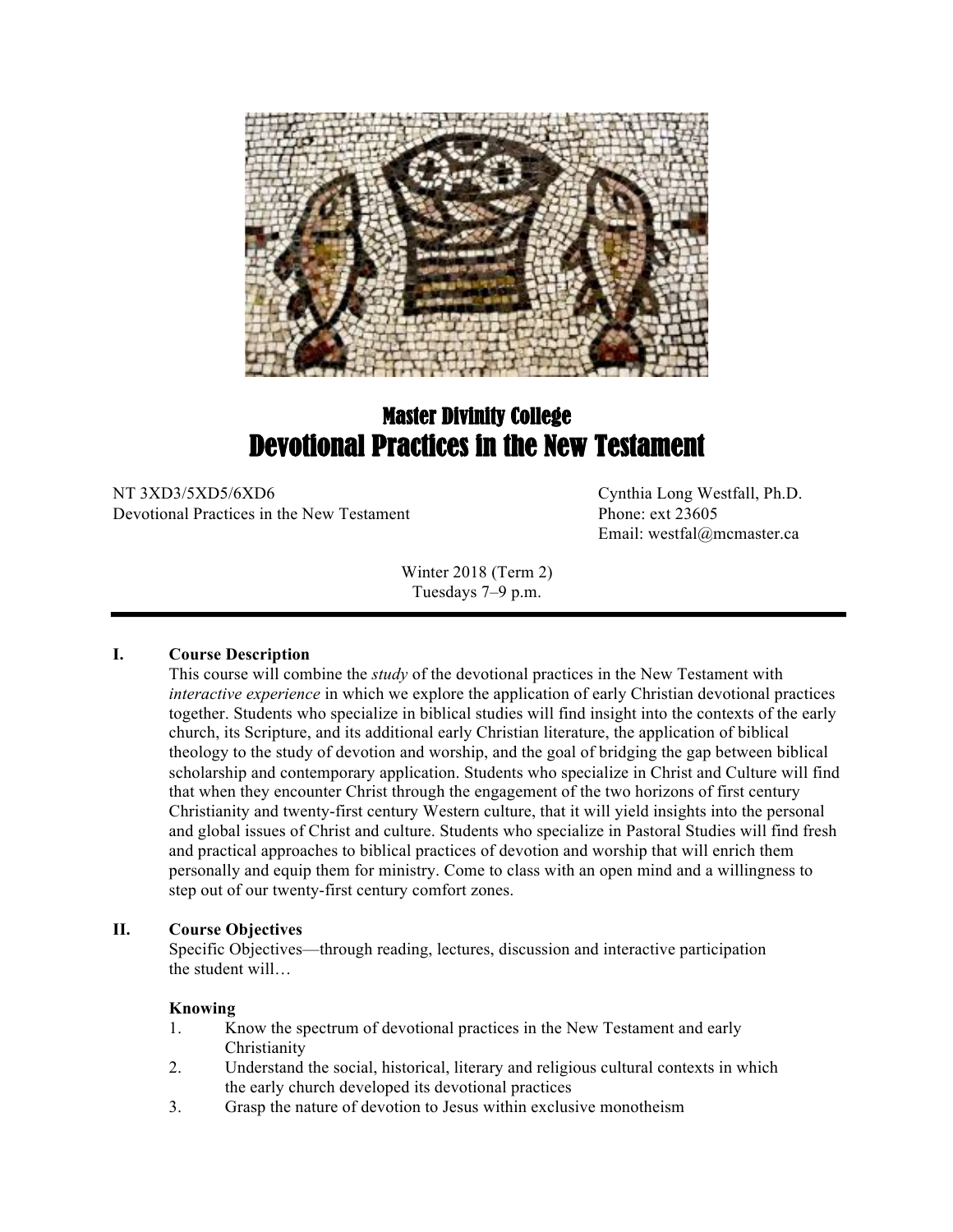## **Being**

- 4. Be open to diverse biblical practices and experiences of devotion and worship
- 5. Grow in radical commitment to the Lordship of Jesus Christ
- 6. Become a multi-faceted worshipper of the triune God

## **Doing**

- 7. Participate in interactive practices of devotion and worship
- 8. Research and write a paper on an aspect of early Christian devotion that is suitable for the student's area of specialization.
- 9. Utilize the research and course resources to develop a project in the area of the student's specialization that speaks to the contemporary context.

# **III. Course Requirements for NT 3XD3**

## **A. Class Participation (10%)**

Student participation in interactive activities and class and group discussions is expected, enriched by your readings for the week.

# **B. Reading (10%)**

See the Daily Schedule at the end of the syllabus for dates and pages.

- 1. Weekly: read the scheduled material in Hurtado
- 2. The student will summarize the percentage of reading completed on **Apr 9**, and submit it on Avenue.

## **C. Written Assignments**

## **In order to pass the course, all assignments must be completed**

# **1. Research Paper (40%)**

- a. Each student will write a research paper on an aspect of early Christian devotion that concerns Biblical Studies, Christ and Culture or Pastoral Studies. It will be due March 1 at midnight. It will submitted in PDF form to Avenue. Late papers will be docked at the rate of 2% per day for the first 7 days (including weekends) and 5% per day after that.
- b. Length & style: It should be approximately 4,000 words (about fifteen pages) of text, excluding footnotes and bibliography. For all matters of style and form, consult the McMaster Divinity College Style Guide at: https://www.mcmasterdivinity.ca/sites/default/files/documents/mdcstyleg uide.pdf.

c. Approach: Choose an aspect or topic of early Christian devotion that reflects your specialization. Utilize a minimum of twelve academic resources.

# **2. Profile Project & Presentation (30% + 10%)**

- a. Each student will complete a paper or project designed to apply their research in a contemporary context. The project will be presented in class. **A hard copy will be due at 7 p.m. on April 9** (at the time of the scheduled exam). No late projects will be accepted. If possible, submit a PDF copy to Avenue.
- b. Length & style: If written, it should be approximately 3000 words (about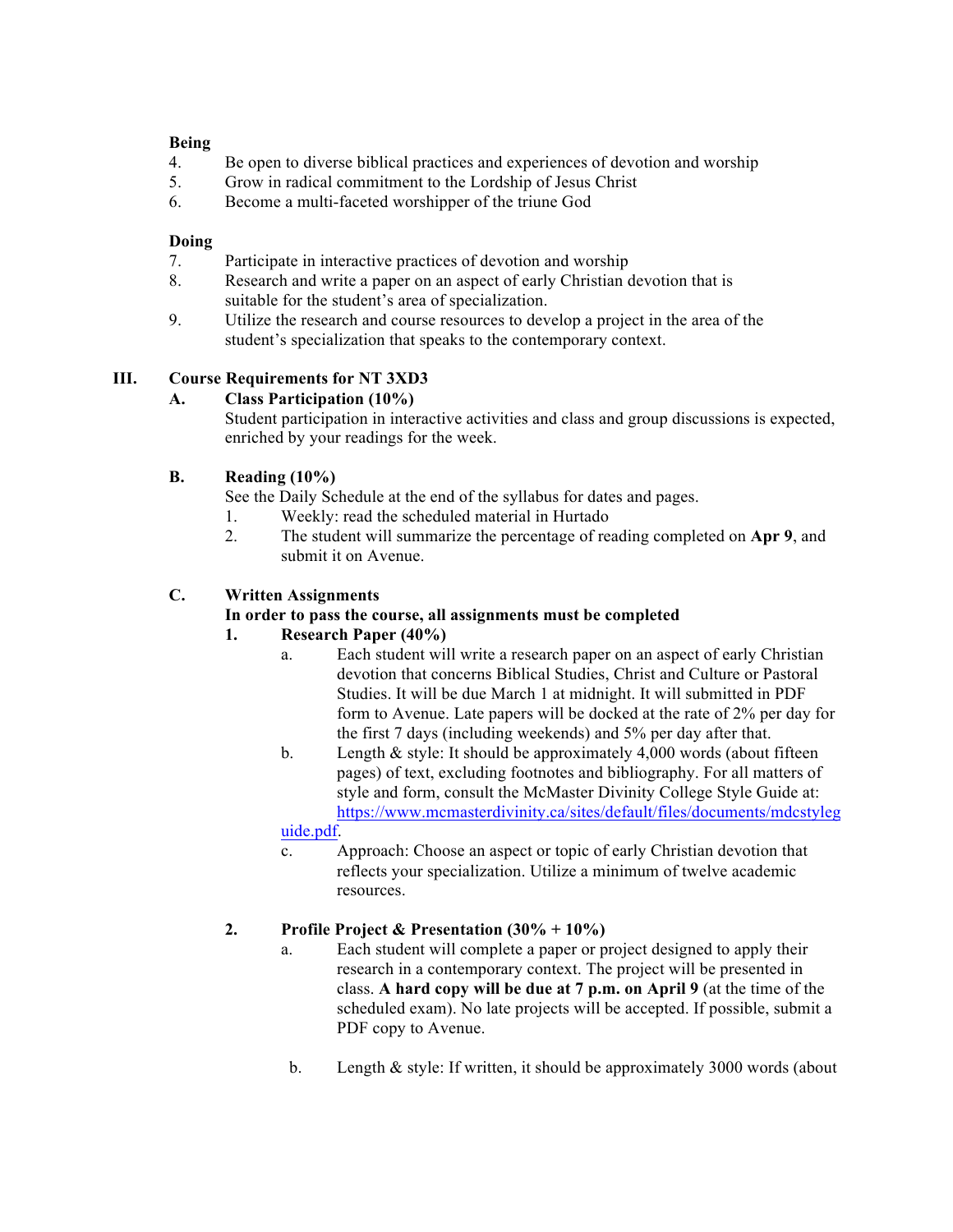twelve pages) of text, excluding footnotes and bibliography. For all matters of style and form, consult the McMaster Divinity College Style Guide (above).

If it is a project, it should be somewhat comparable in time and effort to a 12 pg. research paper submitted in PDF copy to Avenue.

\*Artifacts and performances require a 1–2 pg description that explicitly connects their project with their research

c. Each project will be discussed in advance with the professor and a written statement describing the specific contemporary context targeted, the passage that is being re-presented, the goal of the project and the approach **due on March 26**.

Some suggestions include:

- A sermon on devotional practices
- A study guide that will assist young adult learners in exploring or understanding biblical practices of devotion. Include questions, explanations, directions and other material that both enlightens the theme in its historical context and helps learners to connect the text with life today
- A movie presentation, critical review and discussion which encapsulates the practice of devotion in a modern context\*
- A parable, allegory or practice that utilizes significant or powerful contemporary imagery, symbols or metaphors for the practice of devotion\*
- A collection of poetry or songs that explore thought, themes and/or emotions in devotional practice\*
- A devotional experience for a church or small groups that simulates the situation of the early church and the devotional practices\*
- A description of connections between the characters, contexts and themes in your life story and the theme of devotion in the NT\*

## **D. Grading Summary**

- 1. Reading  $10\%$
- 2. Participation 10%
- 3. Research Paper 40%
- 4. Profile Project 30%
- 5. Presentation of Project 10%

# **IV. Requirements for 5XD5 & 6XD5**

Each DPT/MA/PhD student will compose a syllabus that is suitable for practice-led research, their professional approach and objectives and meet the general requirements for DPT courses as outlined on the "Application for A Doctor of Practical Theology Advanced Elective."

## V. **Textbooks and Materials**

## **A. Required**

- 1. Hurtado, Larry W. *Lord Jesus Christ: Devotion to Jesus in Earliest Christianity*. Grand Rapids: Eerdmans, 2003.
- 2. A modern version of the NT.

## **B. Recommended**

1. Hurtado, Larry W. *At the Origins of Christian Worship: The Context and*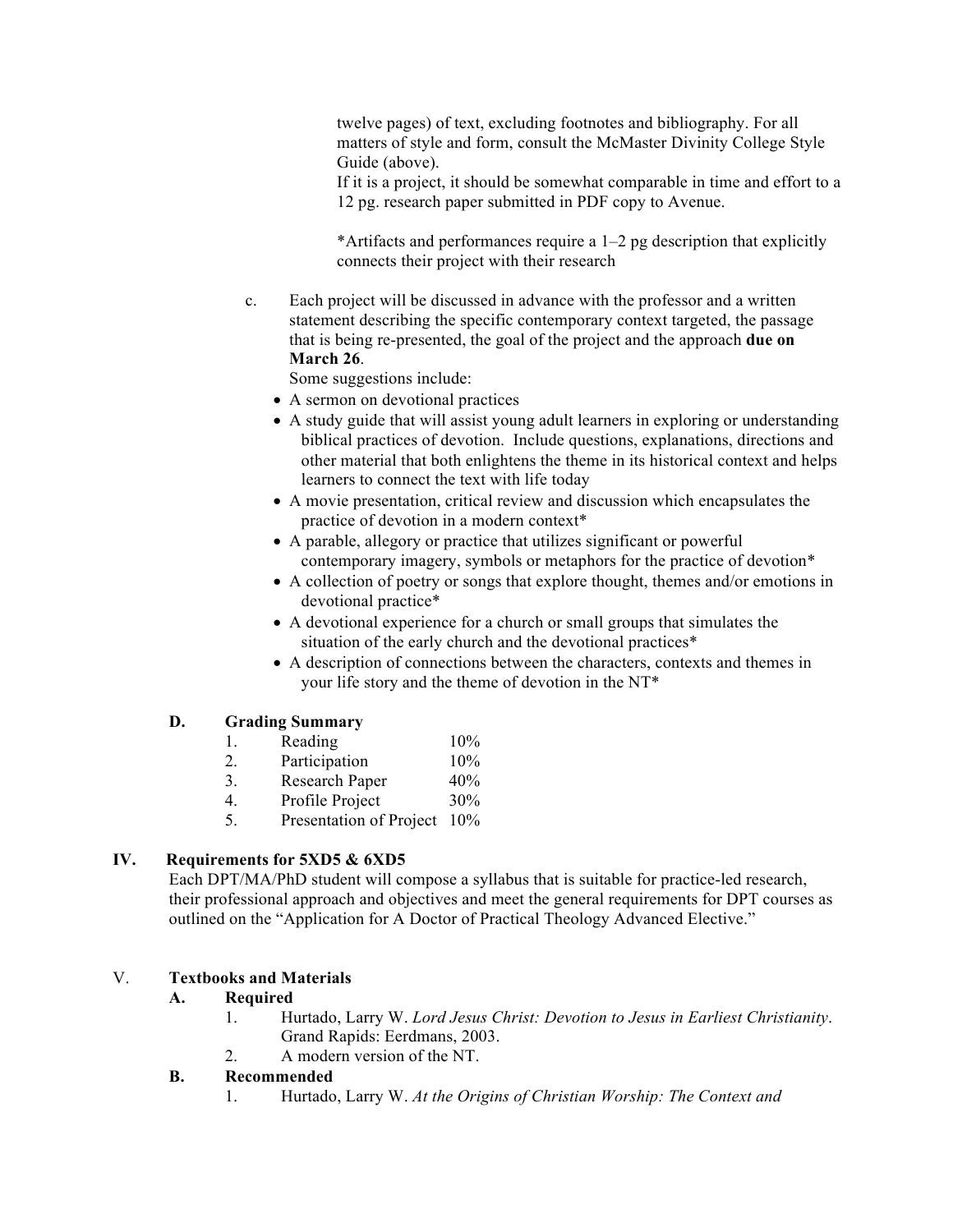*Character of Earliest Christian Devotion*. Grand Rapids: Eerdmans, 1999.

2. Hurtado, Larry W. *How on Earth Did Jesus Become A God? Historical Questions about Earliest Devotion to Jesus.* Grand Rapids: Eerdmans, 2005.

# **C. Textbook Purchase**

All required textbooks for this class are available from the College's book store.

## **D. Additional Materials**

Handouts for lectures and class discussion will be made available during class and/or through the course DropBox or Avenue.

## **VI. Classroom Behavior**

## **A. Attendance**

- 1. Students should be on time to class or be prepared to offer an explanation to the professor.
- 2. Students are expected to stay for the entire class session, unless arranged in advance.
- 3. More than 2 absences may result in a penalty. More than 4 absences will result in a failure of the course.

## **B. Participation**

- 1. Please respect the opinions of others without disrespect or ridicule, even if you do not agree with them. However, feel free to respond logically and critically in an orderly manner.
- 2. Students are not expected to be doing work on any other subject except that which is appropriate in the course outline.
- 3. Students are not to carry on off-topic conversations in class.
- 4. Students are not to access e-mail, send or receive text messages, surf the net, etc., while class is in session
- 5. Students may eat or drink in class if they do not distract others and they clean up their desks.

Students who fail to respect these guidelines may lose participation points and/or be dismissed from the class.

## **C. Academic Honesty**

Academic dishonesty is a serious offence that may take any number of forms, including plagiarism, the submission of work that is not one's own or for which previous credit has been obtained, and/or unauthorized collaboration with other students. Academic dishonesty can result in severe consequences, e.g., failure of the assignment, failure of the course, a notation on one's academic transcript, and/or suspension or expulsion from the College.

Students are responsible for understanding what constitutes academic dishonesty. Please refer to the Divinity College Statement on Academic Honesty: https://www.mcmasterdivinity.ca/programs/rules-regulations and the McMaster University Academic Integrity Policy, specifically Appendix 3: www.mcmaster.ca/senate/academic/ac\_integrity.htm All papers will be analysed for plagiarism by TurnItIn.

# **D. Gender Inclusive Language**

McMaster Divinity College uses inclusive language for human beings in worship services,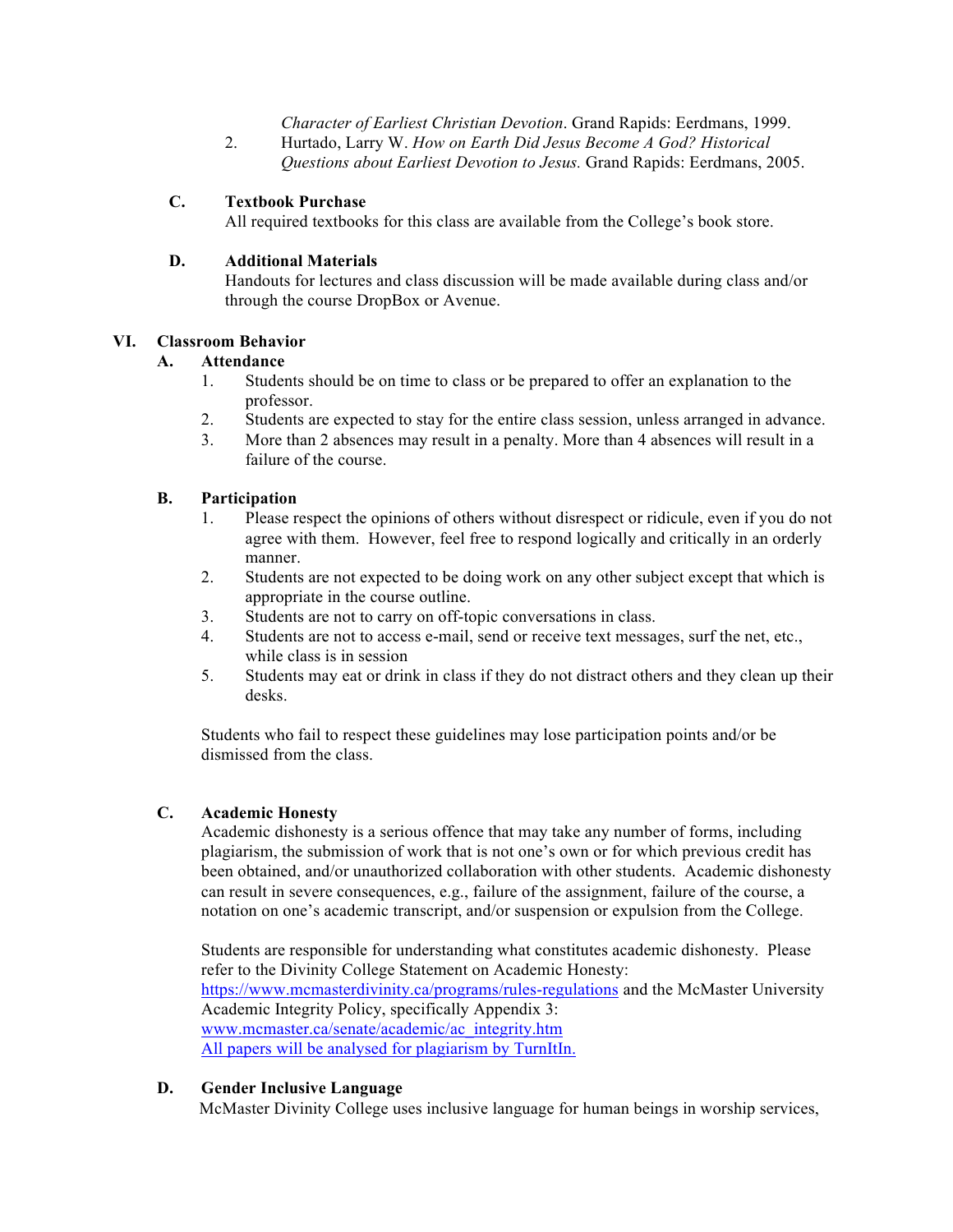student written materials, and all of its publications. In reference to biblical texts, the integrity of the original expressions and the names of God should be respected. The NRSV and TNIV are examples of the use of inclusive language for human beings. It is expected that inclusive language will be used in chapel services and all MDC assignments.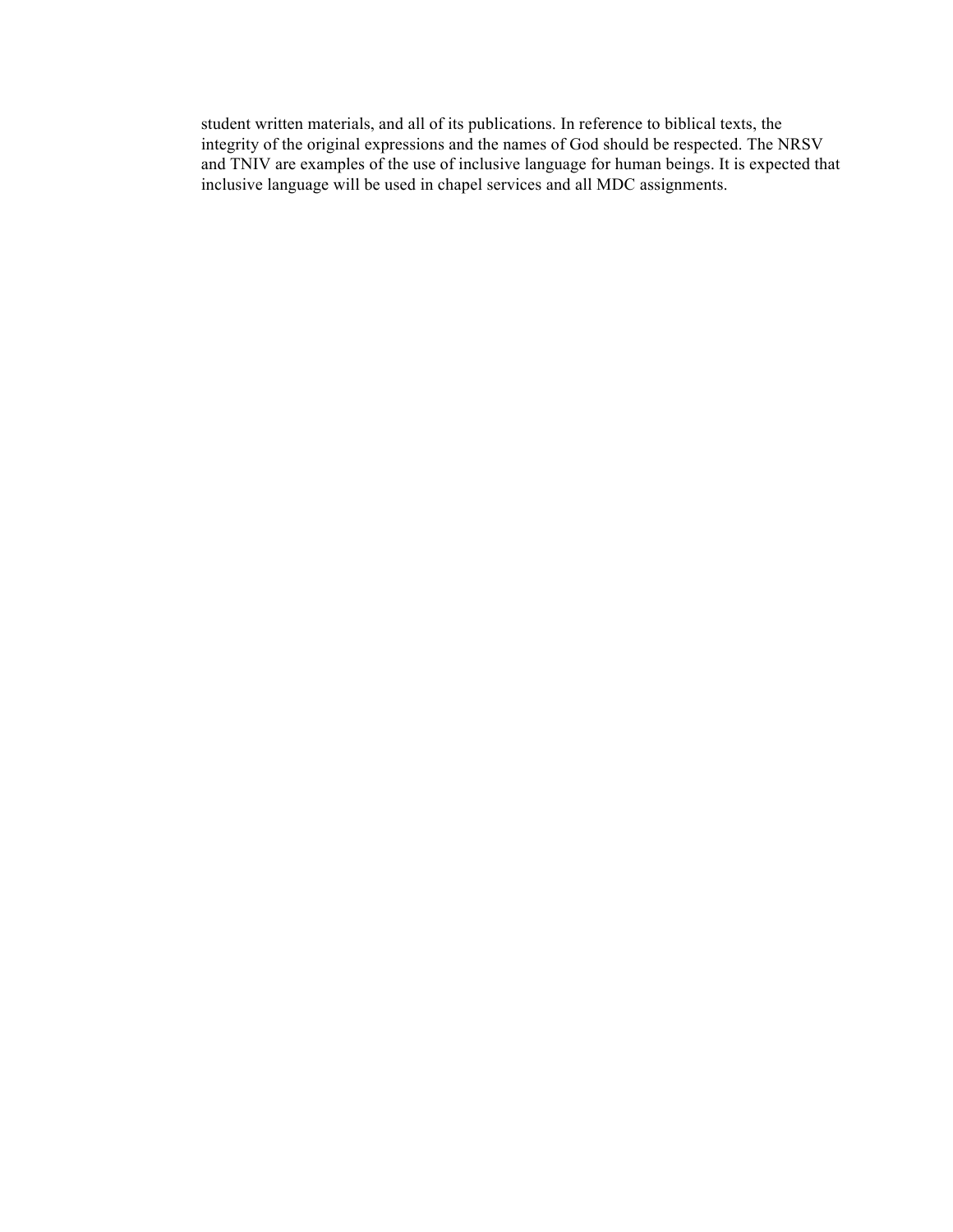## **Appointments**

Contact me if I can assist you in any way via E-mail: westfal@mcmaster.ca (When in my office) Phone: 905-525-9140 ext. 23605 Friend me on Facebook and message me!

Office hours: Will adjust when I move back into my office Before and after class By appointment

\*\*\*Disclaimer on Syllabi posted on the web:

Please Note: This syllabus is the property of the instructor and is prepared with currently available information. The instructor reserves the right to make changes and revisions up until the first day of class.